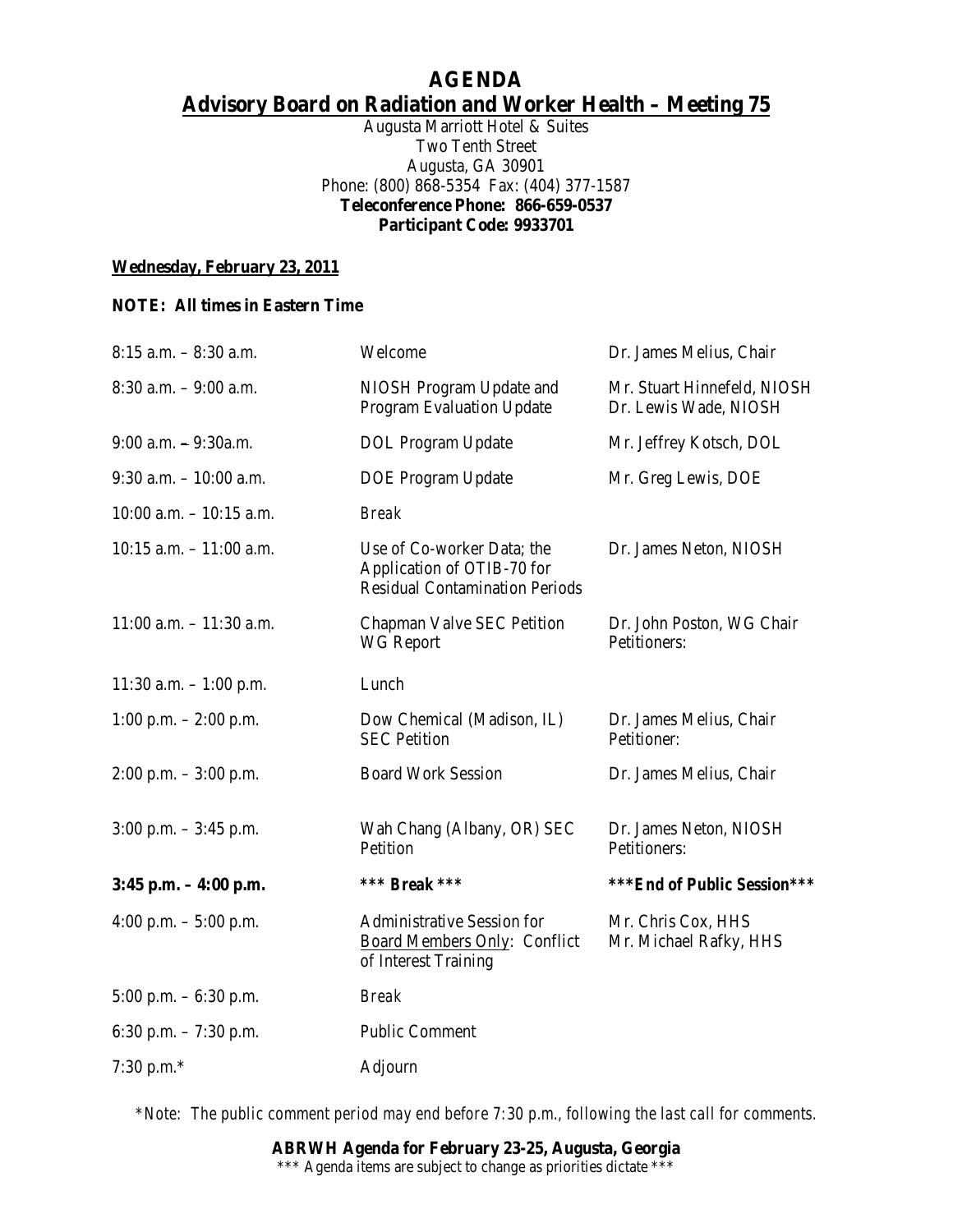# **AGENDA Advisory Board on Radiation and Worker Health – Meeting 75**

#### **Thursday, February 24, 2011**

## **NOTE: All times in Eastern Time**

| $8:15$ a.m. $-8:30$ a.m.   | Welcome                                                                                 | Dr. James Melius, Chair                             |
|----------------------------|-----------------------------------------------------------------------------------------|-----------------------------------------------------|
| $8:30$ a.m. $-9:30$ a.m.   | <b>Grand Junction Operations Office</b><br>(Grand Junction, CO) SEC Petition            | Mr. LaVon Rutherford, NIOSH<br>Petitioners:         |
| $9:30$ a.m. $-10:15$ a.m.  | Linde Ceramics WG<br>Recommendations on Linde Ceramics<br>SEC Petition #107 (1954-2006) | Dr. Genevieve Roessler, WG<br>Chair<br>Petitioners: |
| $10:15$ a.m. $-10:30$ a.m. | <b>Break</b>                                                                            |                                                     |
| $10:30$ a.m. $-11:15$ a.m. | <b>Board Work Session</b>                                                               | Dr. James Melius, WG Chair                          |
| $11:15$ a.m. $-12:00$ p.m. | Bliss and Laughlin Steel (Buffalo, NY)<br><b>SEC Petition WG Report</b>                 | Dr. Paul Ziemer, WG Chair<br>Petitioners:           |
| 12:00 p.m. $-1:30$ p.m.    | Lunch                                                                                   |                                                     |
| $1:30$ p.m. $-3:00$ p.m.   | <b>Feed Materials Production Center</b><br>(Fernald, OH) SEC Petition WG<br>Report      | Mr. Bradley Clawson, WG Chair<br>Petitioners:       |
| $3:00$ p.m. $-3:15$ p.m.   | <b>Break</b>                                                                            |                                                     |
| $3:15$ p.m. $-4:00$ p.m.   | Norton Co. SEC Petition (Residual<br>Period: 1960-1972)                                 | Mr. Chris Crawford, NIOSH<br>Petitioners:           |
| 4:00 p.m. $-4:30$ p.m.     | <b>Board Work Session</b>                                                               | Dr. James Melius, WG Chair                          |
| 4:30 p.m. $-4:45$ p.m.     | <b>NIOSH Savannah River Site Activities</b>                                             | Dr. Timothy Taulbee, NIOSH                          |
| 4:45 p.m. $-$ 5:00 p.m.    | Savannah River Site WG Update                                                           | Mr. Mark Griffon, WG Chair                          |
| 5:15 p.m. $-$ 5:30 p.m.    | <b>Break</b>                                                                            |                                                     |
| 5:30 p.m. $-7:00$ p.m.*    | <b>Public Comment</b>                                                                   |                                                     |
| $7:00$ p.m.                | Adjourn                                                                                 |                                                     |

*\*Note: The public comment period may end before 7:00 p.m., following the last call for comments.*